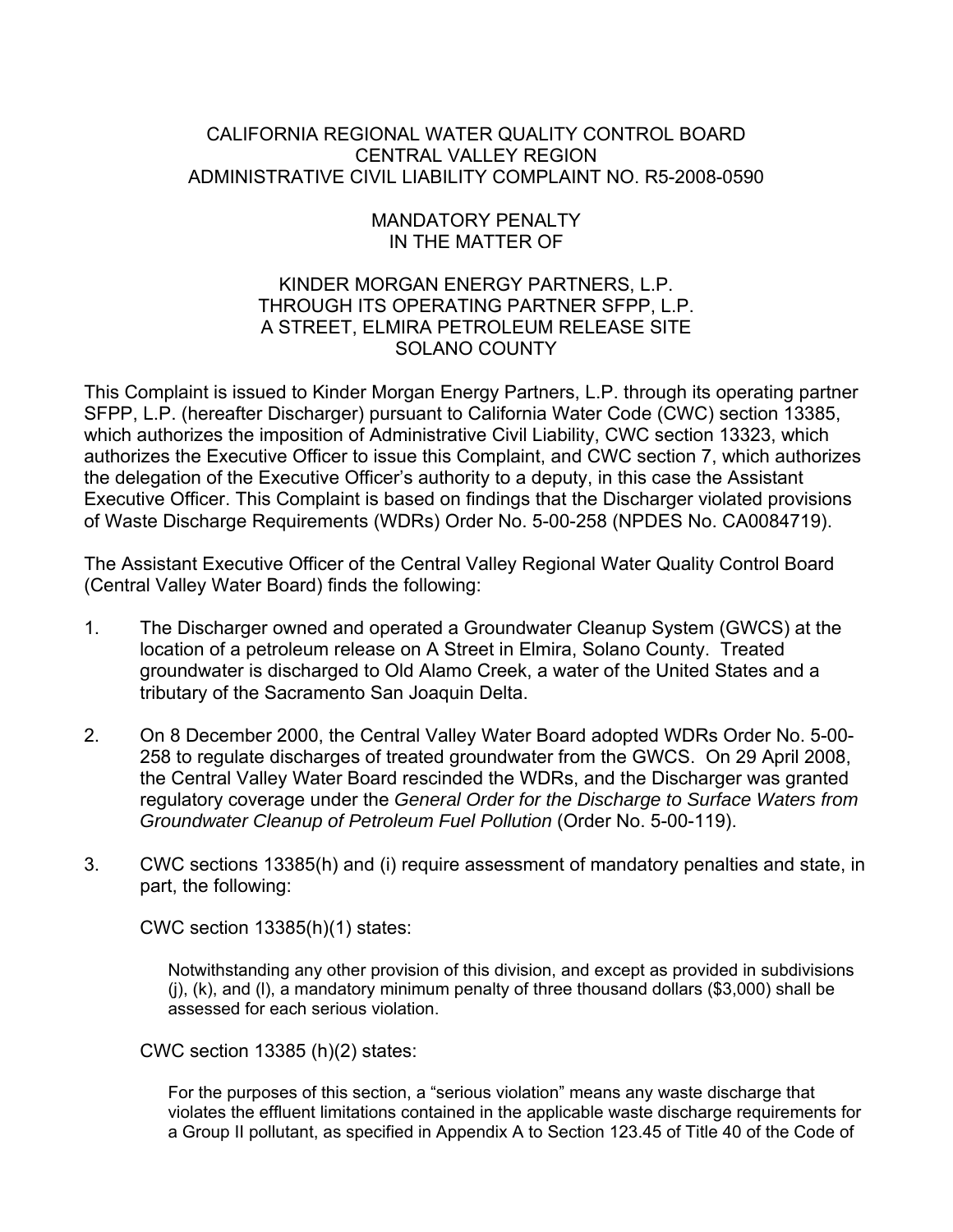Federal Regulations, by 20 percent or more, or for a Group II pollutant, as specified in Appendix A to Section 123.45 of Title 40 of the Code of Federal Regulations, by 40 percent or more.

CWC section 13385(i) states:

(1) Notwithstanding any other provision of this division, and except as provided in subdivisions (j), (k), and (l), a mandatory minimum penalty of three thousand dollars (\$3,000) shall be assessed for each violation whenever the person does any of the following four or more times in any period of six consecutive months, except that the requirement to assess the mandatory minimum penalty shall not be applicable to the first three violations:

- (A) Violates a waste discharge requirement effluent limitation.
- (B) Fails to file a report pursuant to Section 13260.
- (C) Files an incomplete report pursuant to Section 13260.

(D) Violates a toxicity effluent limitation contained in the applicable waste discharge requirements where the waste discharge requirements do not contain pollutant-specific effluent limitations for toxic pollutants.

(2) For the purposes of this section, a "period of six consecutive months" means the period commencing on the date that one of the violations described in this subdivision occurs and ending 180 days after that date.

4. CWC section 13323 states, in part:

Any executive officer of a regional board may issue a complaint to any person on whom administrative civil liability may be imposed pursuant to this article. The complaint shall allege the act or failure to act that constitutes a violation of law, the provision authorizing civil liability to be imposed pursuant to this article, and the proposed civil liability.

5. WDRs Order No. 5-00-258 Effluent Limitation B.2 includes, in part, the following effluent limitations:

| <b>Parameter</b>                         | <b>Units</b> | $30$ -Day<br><b>Median</b> | <b>Daily</b><br><b>Maximum</b> |
|------------------------------------------|--------------|----------------------------|--------------------------------|
| Total petroleum hydrocarbons as gasoline | $\mu$ g/L    | $50$                       | 100                            |
| <b>Tertiary Butyl Alcohol</b>            | $\mu$ g/L    | $20$                       | 20                             |
| Dissolved Oxygen                         | mg/L         |                            | >7                             |
| Methyl tert butyl ether                  | $\mu$ g/L    | 5.0                        | 5.0                            |
| pH                                       |              |                            | $6.5 - 8.5$                    |
| Sulfate                                  | mq/1         | 250                        | 500                            |

6. On 26 August 2008, Central Valley Water Board staff issued the Discharger a Notice of Violation and draft Record of Violations identifying violations of WDRs Order No. 5-00- 258 that are subject to MMPs. The draft Record of Violations covers the period from 1 January 2000 through 31 March 2008. On 30 September 2008, the Discharger sent a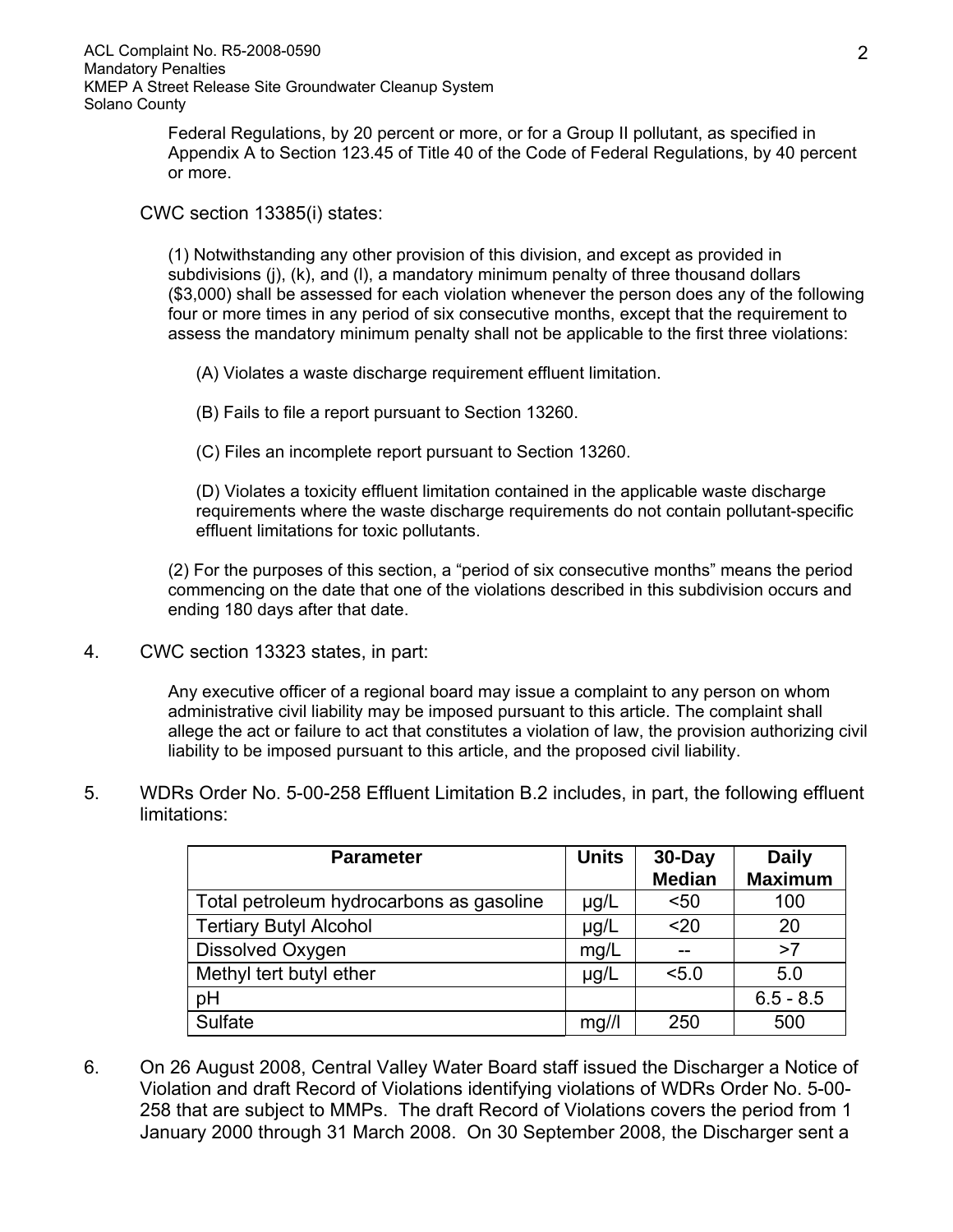letter stating it had no comments. Attachment A to this Complaint is the final Record of Violations that identifies four serious violations and six non-serious violations that are subject to MMPs during the period from 1 January 2000 through 31 March 2008.

- 7. The sum of the MMPs for the four serious effluent limitation violations is **twelve thousand dollars (\$12,000)**. The sum of the MMPs for the six non-serious violations subject to MMPs is **eighteen thousand dollars (\$18,000)**. The sum total MMP for these violations is **thirty thousand dollars (\$30,000)**.
- 8. Issuance of this Administrative Civil Liability Complaint to enforce CWC Division 7, Chapter 5.5 is exempt from the provisions of the California Environmental Quality Act (Public Resources Code section 21000 et seq.), in accordance with California Code of Regulations, title 14, section 15321(a)(2).

# **KINDER MORGAN ENERGY PARTNERS, L.P. IS HEREBY GIVEN NOTICE THAT:**

- 1. The Assistant Executive Officer of the Central Valley Water Board proposes that the Discharger be assessed an Administrative Civil Liability in the amount of **thirty thousand dollars (\$30,000)**.
- 2. A hearing on this matter will be held at the Central Valley Water Board meeting scheduled on **5/6 February 2009**, unless the Discharger does either of the following by **10 December 2008**:
	- a. Waives the hearing by completing the attached form (checking off the box next to item #4) and returning it to the Central Valley Water Board, along with payment for the proposed civil liability of **thirty thousand dollars (\$30,000)**; or
	- b. Agrees to enter into settlement discussions with the Central Valley Water Board and requests that any hearing on the matter be delayed by signing the enclosed waiver (checking off the box next to item #5) and returning it to the Central Valley Water Board along with a letter describing the issues to be discussed.
- 3. If a hearing on this matter is held, the Central Valley Water Board will consider whether to affirm, reject, or modify the proposed Administrative Civil Liability, or whether to refer the matter to the Attorney General for recovery of judicial civil liability.

JACK DEL CONTE, Assistant Executive Officer

10 November 2008

(Date)

Attachment A: Record of Violations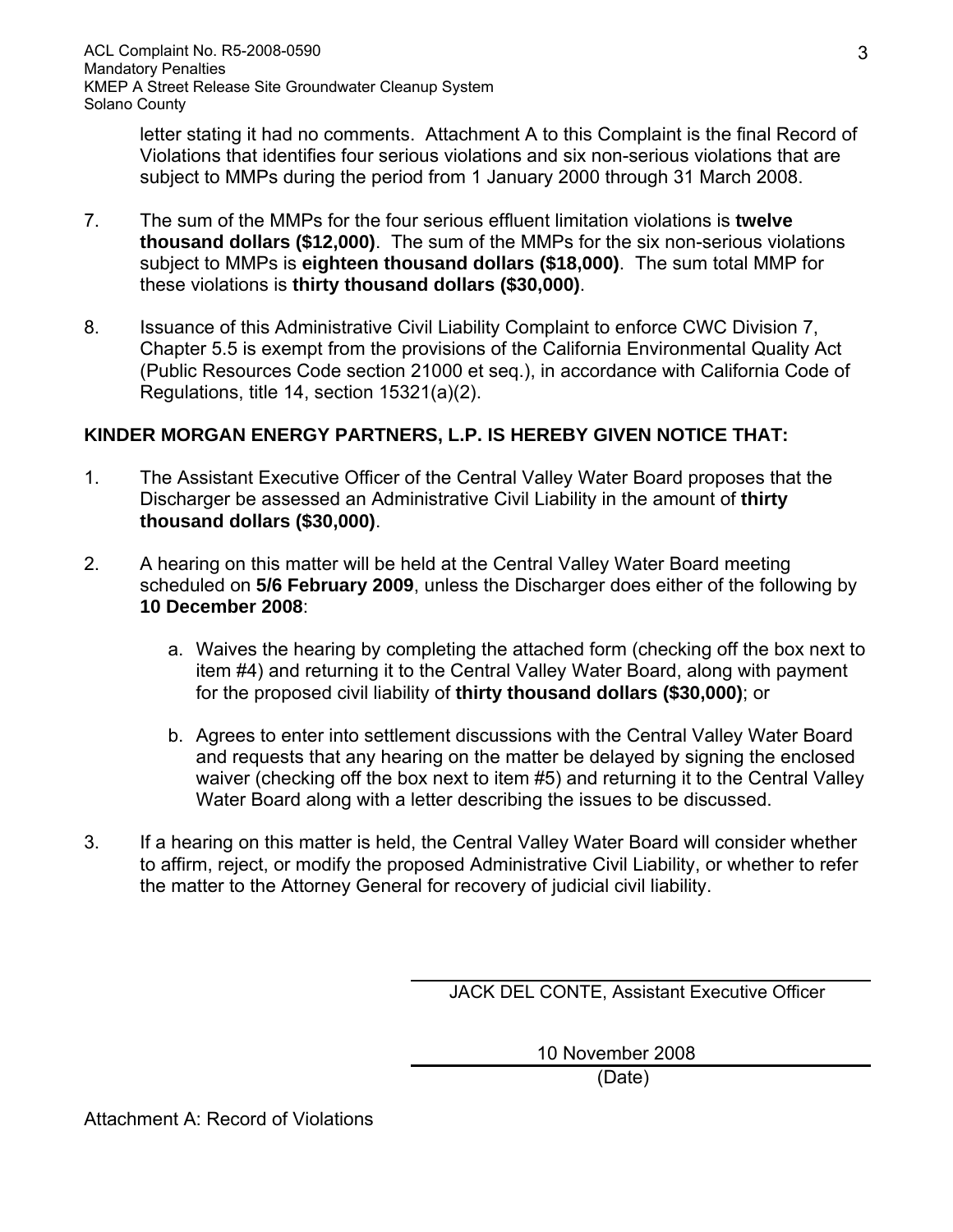#### **WAIVER OF 90-DAY HEARING REQUIREMENT FOR ADMINISTRATIVE CIVIL LIABILITY COMPLAINT**

By signing this waiver, I affirm and acknowledge the following:

- 1. I am duly authorized to represent the Kinder Morgan Energy Partners L.P through its Operating Partner SFPP, L.P. (hereinafter "Discharger") in connection with Administrative Civil Liability Complaint No. R5-2008-0590(hereinafter the "Complaint");
- 2. I am informed that California Water Code section 13323, subdivision (b), states that, "a hearing before the regional board shall be conducted within 90 days after the party has been served" with the Complaint;
- 3. I hereby waive any right the Discharger may have to a hearing before the California Regional Water Quality Control Board, Central Valley Region (Central Valley Water Board) within ninety (90) days of service of the Complaint; and
- 4. □ *(Check here if the Discharger will waive the hearing requirement and will pay the fine)* 
	- a. I certify that the Discharger will remit payment for the civil liability imposed in the amount of **thirty thousand dollars (\$30,000)** by check, which contains a reference to "ACL Complaint No. R5-2008-0590" and is made payable to the "*State Water Pollution Cleanup and Abatement Account*." Payment must be received by the Regional Water Board by **10 December 2008** or this matter will be placed on the Central Valley Water Board's agenda for adoption at the **5/6 February 2009** Central Valley Water Board meeting.
	- b. I understand the payment of the above amount constitutes a settlement of the Complaint, and that any settlement will not become final until after the 30-day public notice and comment period mandated by Federal regulations (40 CFR 123.27) expires. Should the Central Valley Water Board receive new information or comments during this comment period, the Central Valley Water Board's Assistant Executive Officer may withdraw the complaint, return payment, and issue a new complaint. New information or comments include those submitted by personnel of the Regional Water Board who are not associated with the enforcement team's issuance of the Complaint.
	- c. I understand that payment of the above amount is not a substitute for compliance with applicable laws and that continuing violations of the type alleged in the Complaint may subject the Discharger to further enforcement, including additional civil liability.

*-or-*

- 5. □ *(Check here if the Discharger will waive the 90-day hearing requirement, but will not pay at the current time. The Central Valley Water Board must receive information from the Discharger indicating a controversy regarding the assessed penalty at the time this waiver is submitted, or the waiver may not be accepted.)* I certify that the Discharger will promptly engage the Central Valley Water Board staff in discussions to resolve the outstanding violation(s). By checking this box, the Discharger is *not* waiving its right to a hearing on this matter. By checking this box, the Discharger requests that the Central Valley Water Board delay the hearing so that the Discharger and Central Valley Water Board staff can discuss settlement. It remains within the discretion of the Central Valley Water Board to agree to delay the hearing. A hearing on the matter may be held before the Central Valley Water Board if these discussions do not resolve the liability proposed in the Complaint. The Discharger agrees that this hearing may be held after the 90-day period referenced in California Water Code section 13323 has elapsed.
- 6. If a hearing on this matter is held, the Central Valley Water Board will consider whether to issue, reject, or modify the proposed Administrative Civil Liability Order, or whether to refer the matter to the Attorney General for recovery of judicial civil liability. Modification of the proposed Administrative Civil Liability Order may include increasing the dollar amount of the assessed civil liability.

\_\_\_\_\_\_\_\_\_\_\_\_\_\_\_\_\_\_\_\_\_\_\_\_\_\_\_\_\_\_\_\_ \_\_\_\_\_\_\_\_\_\_\_\_\_\_\_\_\_\_\_\_\_\_\_\_\_\_\_\_\_\_\_\_ (Print Name) (Title)

(Signature) (Date)

\_\_\_\_\_\_\_\_\_\_\_\_\_\_\_\_\_\_\_\_\_\_\_\_\_\_\_\_\_\_\_\_ \_\_\_\_\_\_\_\_\_\_\_\_\_\_\_\_\_\_\_\_\_\_\_\_\_\_\_\_\_\_\_\_